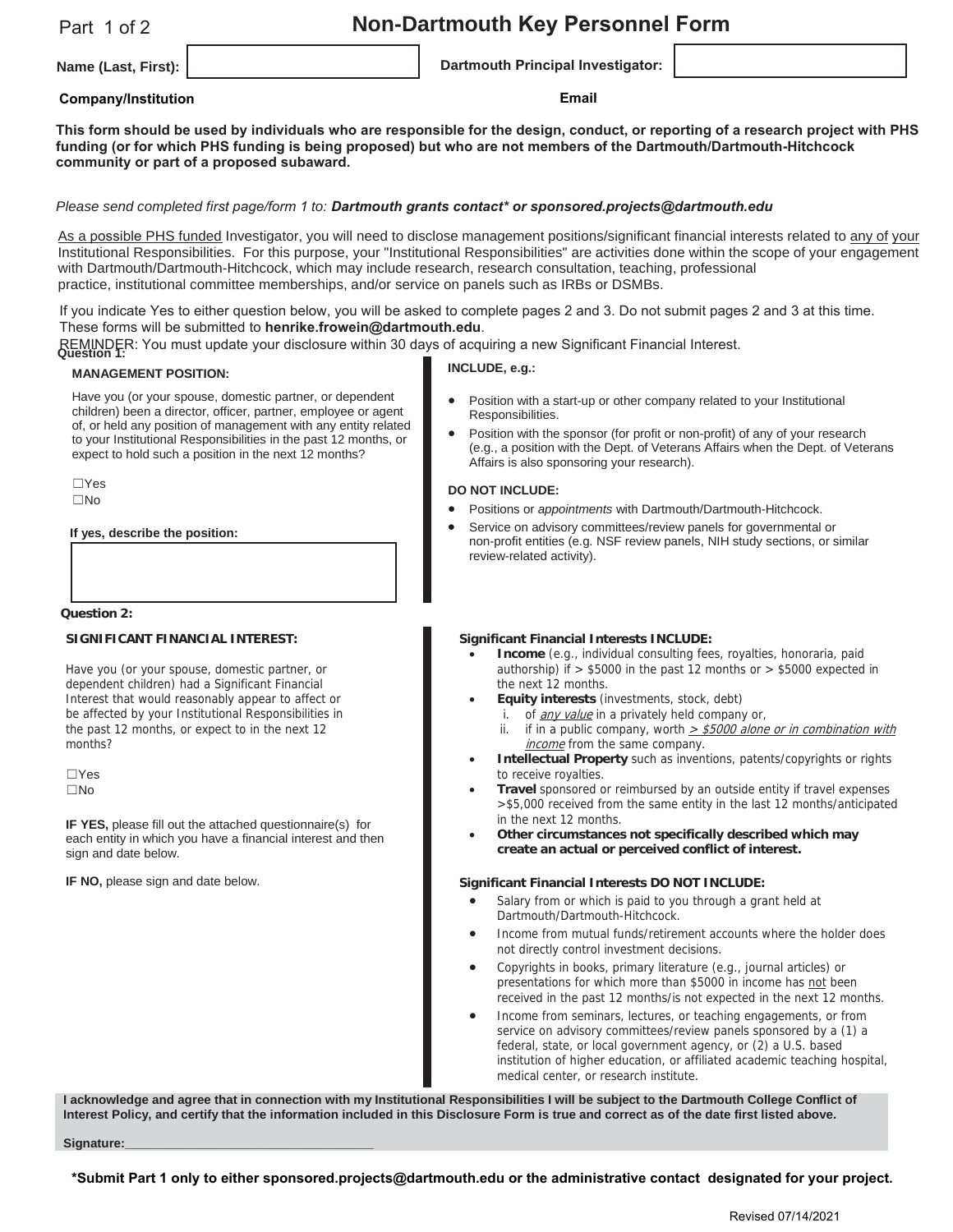**Name (Last, First):** 

**Questionnaire 1 of** 

#### **Significant Financial Interest Questionnaire**

*Please complete one questionnaire for each Financial Entity in which you have a Significant Financial Interest related to your Institutional Responsibilities.*

**Financial Entity in which Significant Financial Interest is held:**

**Indicate which Institutional Responsibilities the Significant Financial Interest is related to (select all that apply):**

 $\Box$ Research

□Academic Administration

 $\Box$ Teaching

□Professional Practice

□Consulting to third parties on behalf of your institution

□Committee memberships (e.g. IRB or Data and Safety Monitoring Board

□Other:

**1. MANAGEMENT POSITION:** Have you, your spouse, domestic partner or dependent children been a director, officer, partner, employee, or agent of, or held any position of management with the Financial Entity listed above in the past 12 months, or expect to hold such a position in the next 12 months?

 $\Box$ Yes  $\square$ No

If yes, specify position:

**2. INCOME:** Have you, your spouse, domestic partner, and/or dependent children received \$5,000 or more in combined income (e.g. consulting fees, royalties, honoraria, paid authorship) from the Financial Entity listed above in the past 12 months?

 $\Box$ Yes  $\square$ No

If yes, specify amount and nature of income:

**3. ANTICIPATED INCOME:** Do you, your spouse, domestic partner, and/or dependent children anticipate receiving \$5,000 or more in combined income in the next 12 months from the Financial Entity listed above?

 $\Box$ Yes  $\square$ No

If yes, specify amount and nature of income:

# **4. EQUITY INTERESTS:**

**IF privately held entity:** Do you, your spouse, domestic partner and/or dependent children have any investments or hold any equity (ownership interest, stock or stock options, ownership of debt) in the above Financial Entity?

 $\Box$ Yes

 $\square$ No

If yes, specify amount and nature of interest: